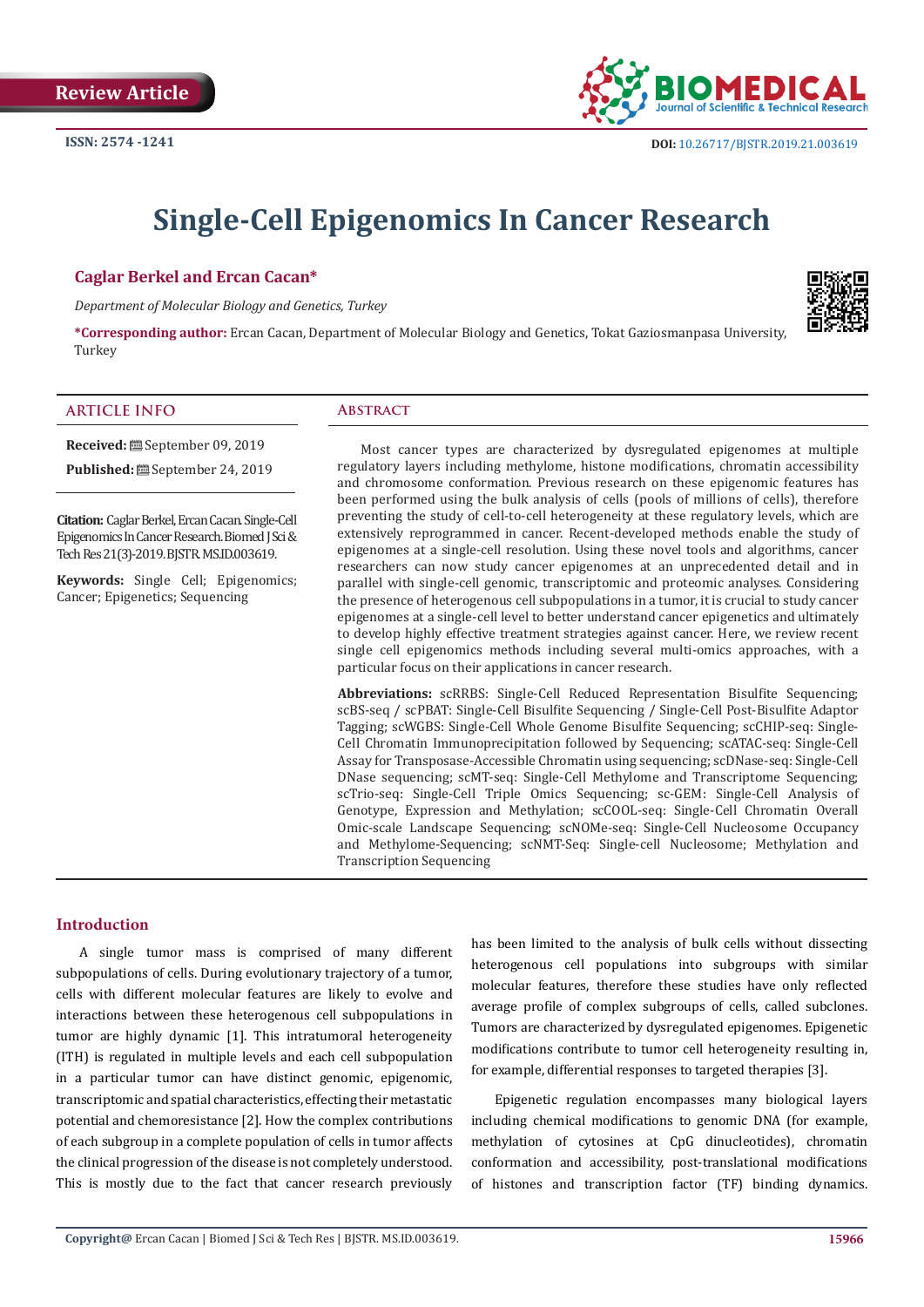Since epigenetic misprogramming is highly variable between subpopulations of tumor cells in all these layers of regulation, epigenomic profiling of cancer cells and also non-cancer cells present in the tumor microenvironment, at a single-cell resolution is essential in cancer research. Recent advances in single-cell technologies have enabled the characterization of cellular heterogeneity in mixed cell populations such as in cancer and direct analysis of molecular mechanisms in a single-cell. Cancer scientists now have the tools to study cancer at a single-cell resolution, with new methods and computational algorithms to analyse the single-cell data, which are still rapidly emerging in the field. In addition to methods with which single-cell genome and single-cell transcriptome sequencing can be performed, methods to profile epigenome of a single-cell have also been developed and continue to be improved. With these single cell epigenomics tools, it is now possible to study a single cancer cell in terms of all forms of epigenetic regulation (for example, DNA methylation, chromatin accessibility, histone modifications and 3D chromatin topology). In this article, we will review recent single cell epigenomics methods with a particular focus on their applications in cancer research.

### **DNA Methylome Analysis at Single-Cell Resolution**

In cancer, DNA methylation aberrancies is highly evident and it is considered as a hallmark of human cancers [4]. These epigenomic alterations, for instance, can result in silencing of tumor suppressors due promoter hypermethylation or in upregulation of oncogenes due to gene-body hypermethylation. The regulation of DNA methylome is highly complex in cancer and this topic was reviewed elsewhere [4-6]. Here, we touch upon some single-cell methods developed in recent years, which enable us to study methylomes of single cancer cells.

# **scRRBS (Single-Cell Reduced Representation Bisulfite Sequencing)**

The first single-cell methylome analysis was reported in 2013 [7]. In this study, authors modified the original bulk RRBS method [8] and entire protocol was performed in a single tube prior to bisulfite conversion, minimizing DNA losses arising from multiple purification steps. In bisulfite conversion, unmethylated cytosines are converted to uracils due to deamination events, whereas methylated cytosines remain unconverted, thus allowing to study DNA methylation at single-base resolution after generating sequencing libraries of bisulfite-converted DNA template. In this method, unmethylated lambda DNA was used as spike-in to control for the false-positives which are due to non-conversion of unmethylated cytosines. It should be noted that this method does not discriminate between 5-methylcytosine (5-mC) and less frequent 5-hydroxymethylcytosine (5-hmC). Recently, Pastore et al. showed the presence of intratumoral epigenetic diversity in chronic lymphocytic leukemia (CLL) by comparing bulk RRBS and multiplexed scRRBS results [9]. They demonstrated that the correlation between DNA methylation and transcription is lower in CLL cells when compared to the same correlation for normal B cells in bulk analyses, however they found a higher correlation between DNA methylation and transcription in CLL cells when analyses were performed in single cells, reflecting epigenetic diversity in CLL cells. They concluded that this epigenetic heterogeneity in leukemic cells may facilitate the emergence of novel cell states with a possibly higher fitness potential, resulting in, for example, higher resistance to therapy.

# **scBS-seq / scPBAT (Single-Cell Bisulfite Sequencing / Single-Cell Post-Bisulfite Adaptor Tagging)**

This protocol uses a modification of post-bisulfite adaptor tagging (PBAT) used in bulk samples and it minimizes DNA loss from single cells [10,11]. In this method, sequencing adaptors are ligated to fragmented DNA after bisulfite conversion unlike the other common BS-seq methods (such as scRRBS) where adaptor tagging was performed before bisulfite treatment which results in simultaneous DNA fragmentation and degradation. With this technique, higher recovery rates (around 5-fold more CpGs and 1.5-fold more CpG islands) can be achieved at equivalent sequencing depth when compared to scRBBS method. The functional consequences of epigenomic diversity in cancer remain largely unknown since bulk DNA or RNA analyses are inadequate for this particular purpose. One potential future use of scBS-seq technique can be the analysis of epigenetic plurality of cancer cell states in a tumor mass, in terms of their methylome. This epigenetic heterogeneity might explain why some cancer cells metastasize to distal sites in the body and/or resist to chemotherapy, whereas some do not.

# **scWGBS (Single-Cell Whole Genome Bisulfite Sequencing)**

Similar to scBS-seq, this technique also takes advantage of postbisulfite adaptor ligation protocol with which relatively low amount of DNA is lost [12]. This method does not focus on CpG islands as scRBBS method does; but rather covers CpGs in a cumulative manner. In contrast to scBS-seq method, library complexity in scWGBS is relatively low, because this method does not require any pre-amplification step. Gkountela et al. applied this method to single tumor cells that are dissociated from circulating tumor cell (CTC) clusters [13]. They show that CTC cluster dissociation into single constituent cells leads to DNA methylation remodelling at some critical loci (binding sites for OCT4, SOX2, NANOG, and SIN3A) in these single circulating tumor cells. This study highlights the importance of single cell methylome research in providing essential information on epigenetic dynamics of single circulating tumor cells which pose an increased risk for metastasis when they form multicellular clusters. There are multiple other methods developed in recent years which allow studying DNA methylation profiles in single cells [14-16].

In one study, Li et al. used single ovarian cancer cells isolated from formalin-fixed and paraffin-embedded (FFPE) human ovarian cancer tissue using laser capture microdissection to explore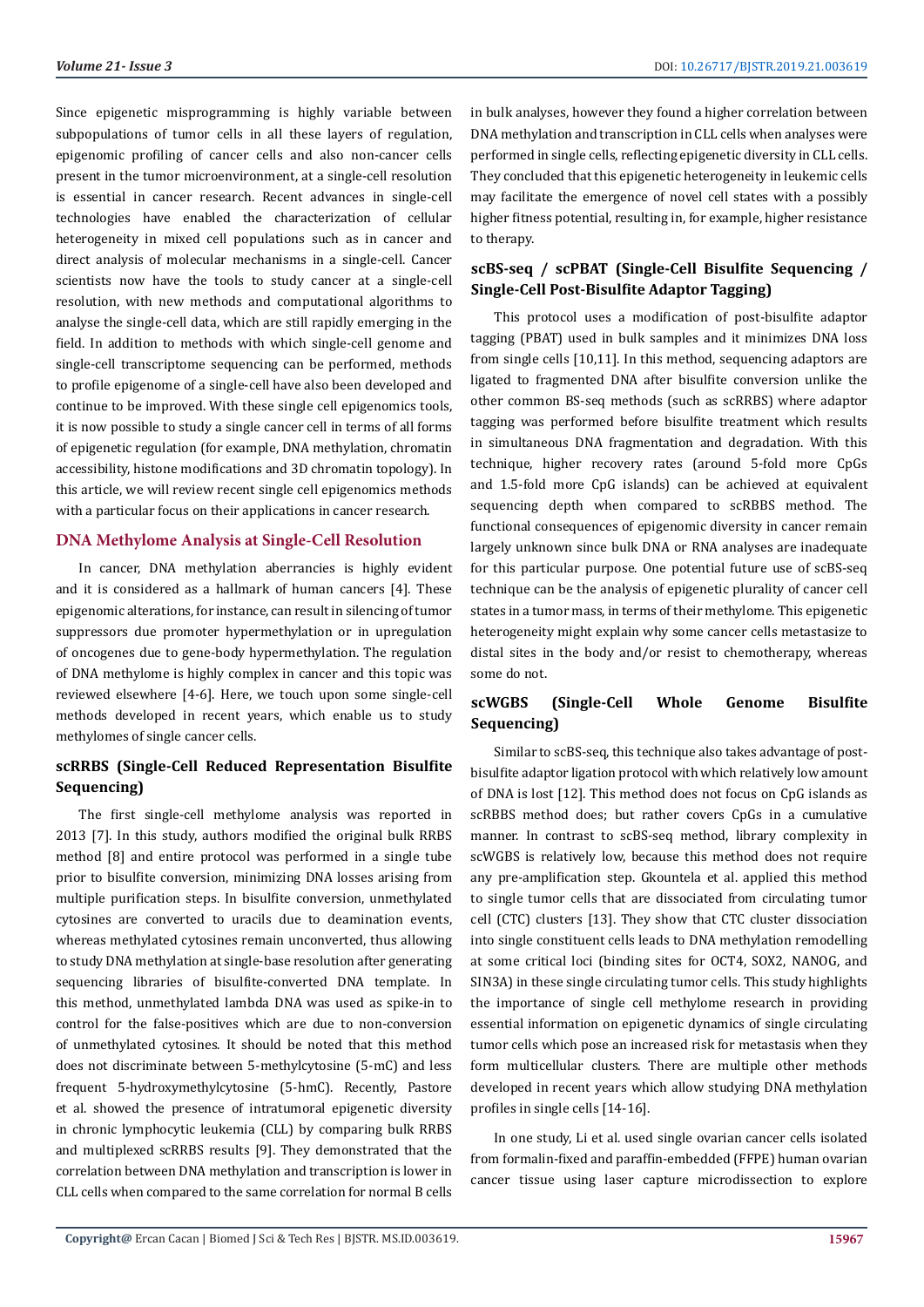DNA methylome heterogeneity between these single cells from the same subpopulation of tumor tissue [15]. We anticipate that many other single-cell DNA methylation analysis methods will be developed, and existing tools will be improved in the near future, reducing the time and cost associated with these techniques. Also, it is very likely that number of cancer studies reporting the use of these protocols will exponentially increase, providing novel insights in the understanding of methylome regulation in cancer, which were previously missed due to bulk analyses. It is also worth noting that DNA modifications other than 5-cytosine methylation (such as 5-formylcytosine, 5-hydroxymethylcytosine and 5-carboxylcytosine) can be measured in a single-cell level using recently developed techniques [17-19]. Thus, these relatively low abundance DNA modifications which form multiple epigenetic layers of molecular connectivity between genome and its functional output can be studied in single cancer cells, providing a great multitude of new data.

#### **Single-Cell Histone Modification Analysis**

# **scCHIP-seq (Single-Cell Chromatin Immunoprecipitation followed by Sequencing)**

Bulk CHIP-seq is used in cancer research to map histone modifications and protein-DNA interaction (such as TF binding sites) genome-wide. However, the limitation of this method is that it yields averaged epigenetic profiles of all cells in an analysed population, masking any histone modification and protein-DNA interaction heterogeneity between single-cells in this population of cells. To overcome this obstacle, single-cell modification of this method was developed with the use of microfluidics and DNA barcoding [20]. With the availability of this method, the heterogeneity of key histone marks such as H3K4me3 which represent active transcriptional state, or H3K27me3 which is associated with repressed transcription can be measured in a population of cells in a tumor mass. Therefore, multiple epigenetic dimensions with different functional outcomes (transcriptional activation / repression) can be profiled simultaneously at a singlecell resolution, providing more detailed picture of epigenetic regulation in cancer.

The identification of heterogeneous stromal cell populations in the tumor microenvironment was previously hampered by bulk omics analyses. scCHIP-seq can be performed to answer questions related to the precise cellular composition of the tumor microenvironment, for instance, how variable histone modifications between stromal cells present in close proximity to cancer cells are, and how this epigenetic heterogeneity affects their coevolution with surrounding cancer cells. Considering the role of stromal cells in promoting multiple processes in cancer such as neoangiogenesis, drug resistance, extracellular matrix (ECM) remodelling, metastasis and immune evasion, it is of high importance to study stromal cells at a single-cell resolution to provide new therapeutic strategies [21]. Another recently developed single-cell method which allow the profiling of histone modifications is CUT&Tag (Cleavage Under

Targets and Tagmentation) [22]. It also maps transcription factor (TF) binding and accessible DNA in parallel, similar to multi-omics approaches that we will mention below. In this study, they reported that chromatin profiling is sufficient to discriminate single cell types.

# **Single-Cell Chromatin Accessibility and Chromosome Conformation Analysis**

# **scATAC-seq (Single-Cell Assay for Transposase-Accessible Chromatin using Sequencing)**

This method is used to identify active regulatory regions of genome characterized by lower density of nucleosomes (therefore, accessible sites of genome) in single cells [23,24]. It uses prokaryotic Tn5 transposase to insert sequencing adaptors to nucleosome-free elements of the genome where presence of nucleosomes does not block its activity. scATAC-seq allows mapping the accessible genome of individual cells with the use of microfluidic devices, enabling the study of epigenetic regulatory variation between these cells. In one study, the authors first created a mixed cell population using two oesophageal adenocarcinoma cell lines and one non-cancer cell line in equal proportions [25]. Using scATAC-seq data and an algorithm which they developed (named Scasat, single-cell ATACseq analysis tool), they were able to cluster these heterogenous cell population based on chromatin accessibility information. Similar approach can be used to identify, for example, epigenetically diverse subpopulations in a tumor mass, allowing better characterization of molecular mechanisms in subgroups of cells present in the same microenvironment.

Using scATAC-seq, Corces et al. were able to show the presence of regulatory heterogeneity in the epigenome of acute myeloid leukemia (AML) cells at distinct time points during cancer evolution [26]. As in this study, the analysis of chromatin accessibility data combined with functional cell states in individual cells enables direct characterization of the interaction between these two layers. In terms of cancer research, being able to study the relationship between chromatin accessibility patterns and disease progression with methods such as scATAC-seq opens up new research directions with exciting potential outcomes. Satpathy et al. applied scATAC-seq to basal cell carcinoma cells to identify regulatory landscapes of tumor, stromal and immune cell types in the tumor microenvironment [27]. They also performed the method on tumor biopsies before and after PD-1 blockade to characterize chromatin regulators of intratumoral T-cell exhaustion after checkpoint blockade. These findings may help to develop therapeutic interventions which synergize with PD-1 blockade in cancer treatment. There have been some recent improvements on scATAC-seq method which enable single-cell epigenomic profiling at a massive scale such as dsciATAC-seq (droplet-based single-cell combinatorial indexing for ATAC-seq) [28]. These techniques allow high-throughput analysis of single-cell epigenomes, providing new opportunities for single-cell cancer research.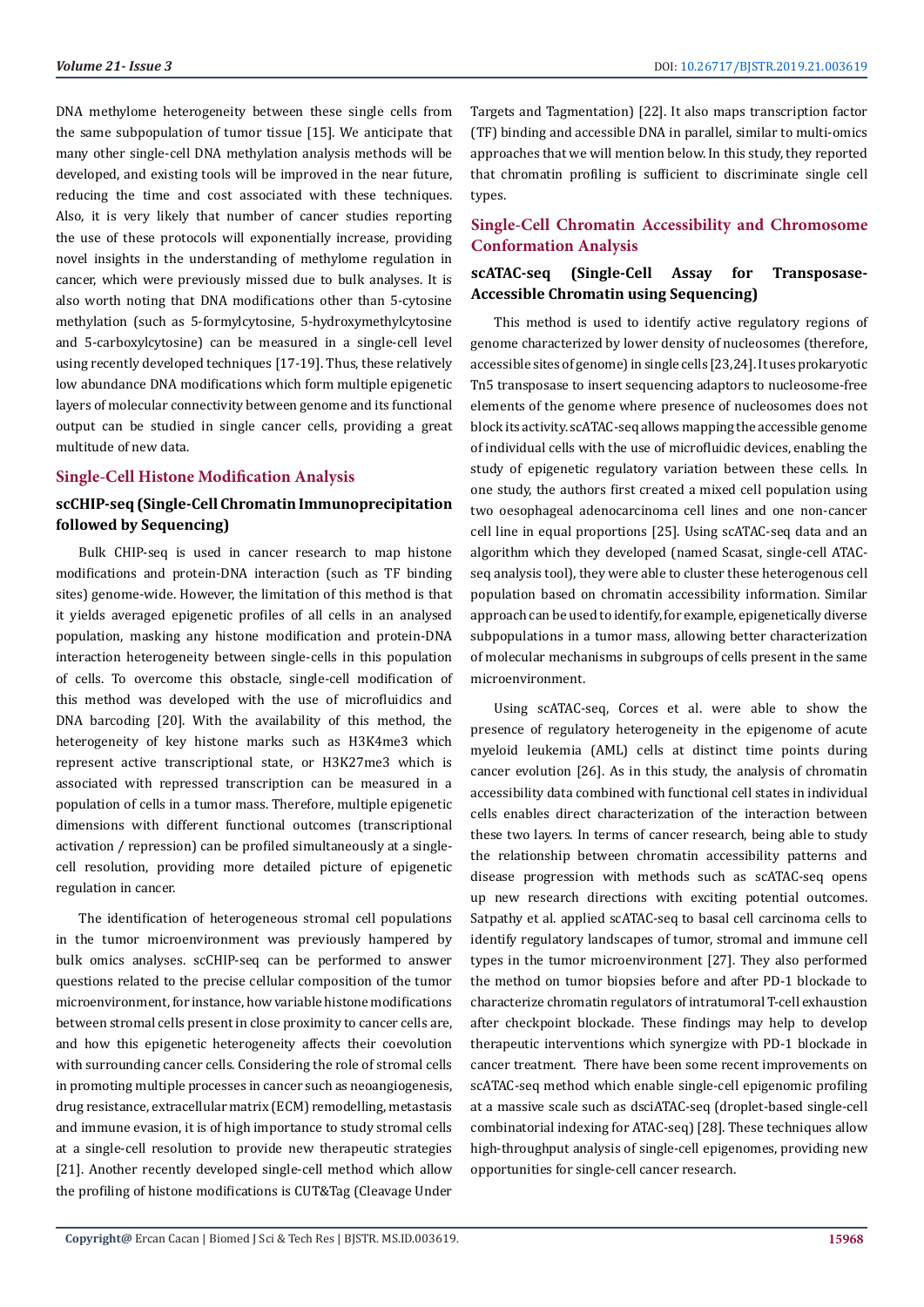#### **scDNase-seq (Single-Cell DNase Sequencing)**

Similar to scATAC-seq, scDNase-seq can be used to map active regulatory regions in the genome with low nucleosome presence (therefore, sensitive to DNase-I cleavage due to reduced protection from nucleosomes) in single cells [29]. These DNase-I hypersensitive sites (DHS) reflect chromatin accessibility patterns and activity of regulatory genomic elements, thus providing important data on the epigenome of a single-cell. In the same study where they reported the development of scDNase-seq, the authors applied this technique to follicular thyroid carcinoma (FTC) cells dissected from formalinfixed paraffin-embedded (FFPE) slides and they identified more than thousand tumor-specific DNase I hypersensitive sites (DHS) in these single cells. Analysis of FTC samples from three different patients revealed that very few DHSs were shared between three samples, showing the patient specificity of most DHSs identified. It can be inferred from this data that tumours in different patients may progress with different underlying epigenetic mechanisms.

#### **scHi-C**

Besides chromatin accessibility, chromosomal architectures and spatial nuclear rearrangement provide important information on the epigenetic regulation of gene expression. In contrast to ensemble Hi-C where average chromosome conformations of millions of cells are analysed, in single-cell Hi-C, genome-wide chromosomal organization in a single nucleus is studied [30,31]. In this method, after restriction enzyme (RE) digestion following DNA crosslinking, chromatin fragments are ligated based on their spatial proximity in the nucleus. Sequencing and analysis of these proximity-dependent ligation products provide useful information on topological domain organization of chromatin and long-range regulatory interactions which may show cell-to-cell variability. One can imagine the potential application of this method in characterizing heterogeneity in chromosomal conformation within cancer cells which are seemingly identical, but phenotypically diverse. Analyses at this epigenetic layer will provide insights into functional consequences of topologically associating domains (TADs) in single cancer cells.

scHi-C will also be valuable in studying the spatial organization of chromosomes in rare cell types which cannot be obtained in sufficient numbers for conventional Hi-C experiments. For example, epigenomes of rare cell types such as circulating tumor cells (CTC) and disseminated tumor cells (DTC) can be profiled with scHi-C (and also with any other single-cell epigenomic method), thus allowing better identification of epigenetic control mechanisms in these cells. In addition to the identification of topologically associated domains (TADs) in single cells with scHi-C, lamina-associated domains (LADs) can also be mapped genome-wide in single cells using another approach [32]. In this study, they reported the inverse link between gene activity and lamina contacting regions, and the positive correlation of these regions with a heterochromatin mark, H3K9me3, in single cells.

# **Single-Cell Multi-Omics Approaches**

Analysis of only one molecular feature (such as only methylome) from a single-cell provides limited and incomplete information, because a cellular state is determined by the highly complex interplay of multiple molecular layers in a cell. Therefore, in addition to single-cell omics approaches mentioned above, several single-cell multi-omics techniques with great applicability potential in cancer research have been developed in recent years. Here, we review single-cell multi-omics approaches which include single-cell epigenomics analyses, and exclude those which provide data only on genomic, transcriptomic and/or proteomic levels.

# **scMT-seq (Single-Cell Methylome and Transcriptome Sequencing)**

This method enables simultaneous profiling of DNA methylome and transcriptome from the same single-cell, providing an opportunity to study the correlation between these two omics data [33]. In scMT-seq, cellular membrane is lysed, however, nuclear membrane is kept intact and isolated by microcapillary picking. mRNA isolated from cytoplasmic component is amplified using a modified version of Smart-seq2 method for transcriptome analysis and nuclear genome is used for methylome profiling in parallel [34,35]. This technique takes advantage of scRRBS method for methylome analysis, whereas a similar method named scM&T uses genome-wide bisulfite sequencing for DNA methylation profiling [36]. Both of these parallel methylome and transcriptome sequencing methods in single cells can help to dissect complex interactions between epigenome and transcriptome, and are powerful tools to study cellular heterogeneity, which is intrinsically strong in cancer, in these different omics layers.

The diversity of drug resistance mechanisms in cancer is not completely known. One potential use of single-cell multi-omics approaches in cancer can be the identification of mechanisms regulating drug insensitivity in both genomic and epigenomic levels. By using methylome and transcriptome data acquired via scMT-seq or scM&T-seq, cancer researchers can compare single chemosensitive and chemoresistance cancer cells of the same type in terms of multiple molecular features and identify (epi) genomic processes driving resistance to therapy. These studies will be invaluable in personalized medicine approaches for cancer treatment. By increasing the resolution and size of data, they will have the potential to provide more effective treatment strategies in cancer.

# **scTrio-seq (Single-Cell Triple Omics Sequencing)**

Hou et al. developed a sequencing technique which allows simultaneous analysis of genome, epigenome and transcriptome at a single-cell resolution [37]. They were able to group 25 single hepatocellular carcinoma (HCC) cells into two subpopulations using unsupervised hierarchical clustering and principal component analysis (PCA) using data from three omics layers individually. Clustering of cells based on copy number variation (CNV) patterns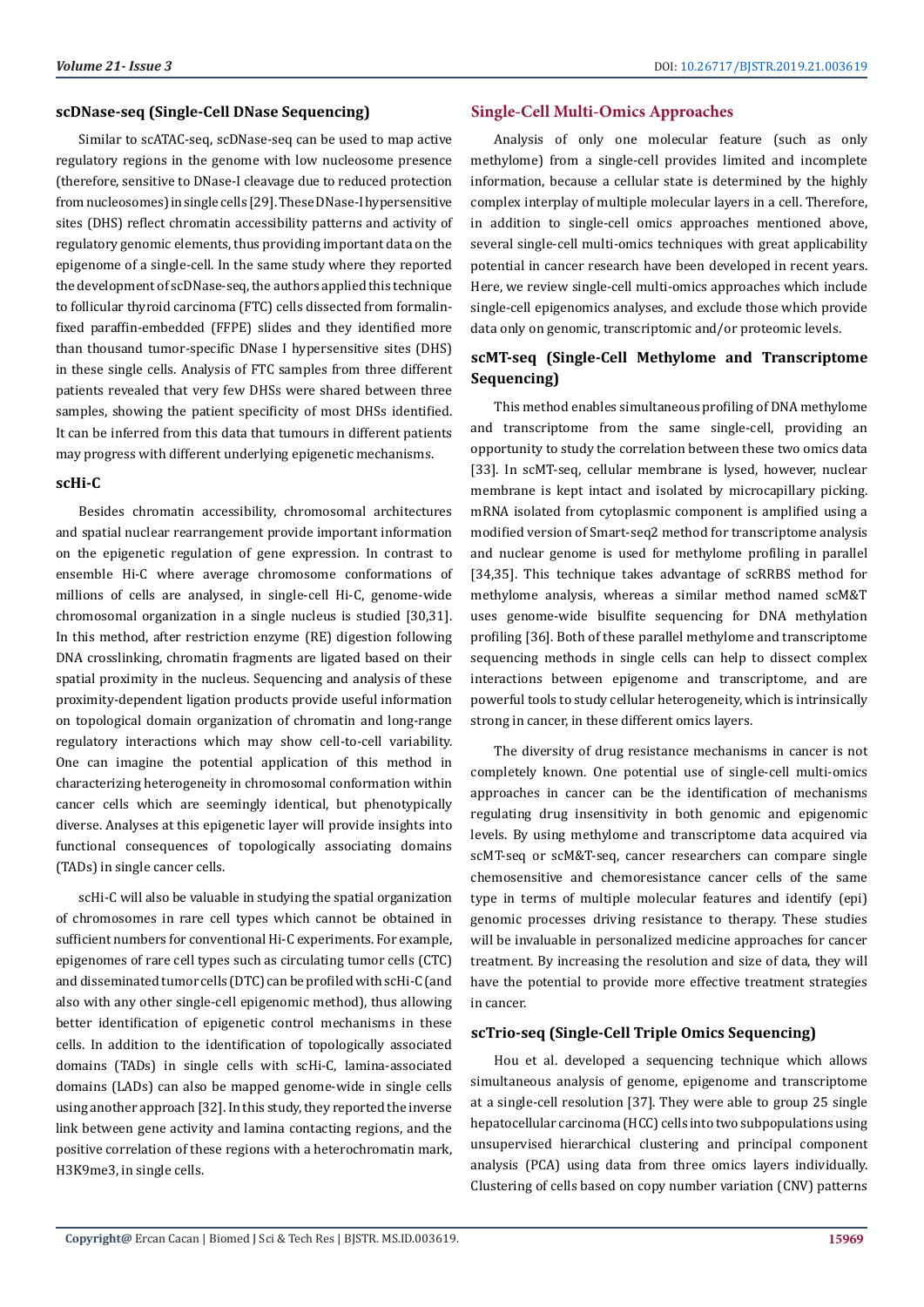(genomic level), global DNA methylation (epigenomic level) and gene expression differences (transcriptomic level) separately were highly consistent, showing the power of this method to dissect heterogenous cancer cell populations into subpopulations with similar genome, methylome (epigenome) and transcriptome characteristics; which is otherwise impossible with bulk analysis. This study also shows the capability of multi-omics single-cell approaches to decipher inter-omics regulation at a single-cell level (for example, the identification of mutual relationships between epigenome and transcriptome).

A similar approach called sc-GEM (single-cell analysis of Genotype, Expression and Methylation) which identifies methylation patterns at specific loci (not globally as in scTrio-seq) was used to cluster single cells from primary lung adenocarcinomas in different patients and single cells from one non-tumor lung tissue, by using DNA methylation state of a panel of genes known to be aberrantly methylated in this cancer type [38]. They were able to group cells into two clusters based on their DNA methylation profiles. Most of the cells from non-tumor sample and tumor cells with wild-type EGFR status are grouped in one cluster, whereas high proportion of tumor cells with EGFR mutation formed a different cluster. This data indicated that both genomic and epigenomic heterogeneity can be employed to dissect heterogenous cell populations observed in cancer into different clusters using a multi-omics single cell approach.

# **scCOOL-seq (Single-Cell Chromatin Overall Omic-Scale Landscape Sequencing)**

This multi-omics single cell sequencing technique makes the measurement possible from different layers of epigenetic regulation in a single-cell unlike previously mentioned methods where the analysis of only one epigenomic layer is performed at a single-cell resolution [39]. scCOOL-seq is the method of choice if simultaneous profiling of chromatin state, nucleosome positioning, DNA methylation (also, genomic analyses such as copy number variation and/or ploidy profiling) in a single cell is desired depending on biological question at hand. In this work, they applied scCOOL-seq to human early embryos and found drastic chromatin remodelling and DNA methylation reprogramming at different stages of development. Same approach can be easily used to study epigenetic reprogramming in cancer evolution and progression at a single-cell resolution. Their strategy also enabled them to discriminate aneuploid cells in a population of cells. Considering the pervasiveness of aneuploidy in cancer, this technique has potential to be utilized in the study of chromosomal aberrations and instability in cancer research [40].

# **scNOMe-seq (Single-Cell Nucleosome Occupancy and Methylome-Sequencing)**

Another single-cell technology that measures multiple aspects of gene regulation in single cells is scNOMe-seq [41]. This method employs GpC methyltransferase (MTase) which methylates cytosines in GpC (not CpG) dinucleotides in DNA regions with low nucleosome occupancy. When combined with bisulfite sequencing, both GpC sites (methylated in accessible chromatin regions by MTase) and endogenous CpG methylation sites can be simultaneously analysed, allowing profiling of chromatin accessibility and methylome (two layers of epigenomic regulation) in a single cell. The advantage of this method over other single-cell chromatin accessibility profiling methods such as scATAC-seq and scDNase-seq is that the use of GpC methylation for determination of chromatin accessibility helps to better distinguish inaccessible chromatin from missing data which is a common problem in countbased methods. The dysregulation of chromatin remodelling and coordinated disruption in the regulation of methylome are major driving factors in cancer [42,43]. With the use of newly developed single-cell multi-omics techniques such as scNOMe-seq, cancer scientists can now study these epigenetic layers participating in cancer development, progression and maintenance in parallel to provide novel insights in understanding of cancer biology at a single-cell level. This multi-omics approach also makes it possible to identify the mutual relationship between chromatin states and DNA methylation patterns, providing previously impossible information on the interaction of multiple epigenetic mechanisms.

# **scNMT-seq (Single-Cell Nucleosome, Methylation and Transcription Sequencing)**

scNMT-seq combines RNA-seq with chromatin accessibility and methylome profiling performed in the same cell [44]. It is built on scNOMe-seq method with the addition of transcriptome analysis. As in scNOMe-seq, it allows parallel profiling of two epigenomic molecular layers (chromatin accessibility and DNA methylation) at a single-cell, making it possible to study these dependent features simultaneously. Combined transcriptome analysis adds another omics layer and enables assessing dependencies and associations between epigenome and transcriptome, which is critical for a complete understanding of regulatory mechanisms in cancer. In addition, it will be quite important to see if epigenetic heterogeneity within single cancer cells is coupled or uncoupled between these different omics layers. We previously reported that epigenetic silencing of RGS10 and RGS2 genes by HDAC1 (histone deacetylase 1) and DNMT1 (DNA methyltransferase 1) contributes to cisplatin chemoresistance in ovarian cancer [45,46]. The regulation of this and other genes known to have essential roles in resistance to therapy can be studied genome-wide using scNMT-seq at a single-cell resolution, incorporating data obtained in multiple epigenomic regulatory layers. Another possible use of this multiomics approach can be in identifying cancer cell subpopulations of which epigenetic silencing or activation of genes regulating chemoresistance (such as RGS10) is more profound relative to other cancer cell subpopulations in the same microenvironment for which epigenetic control does not contribute much to drug resistance.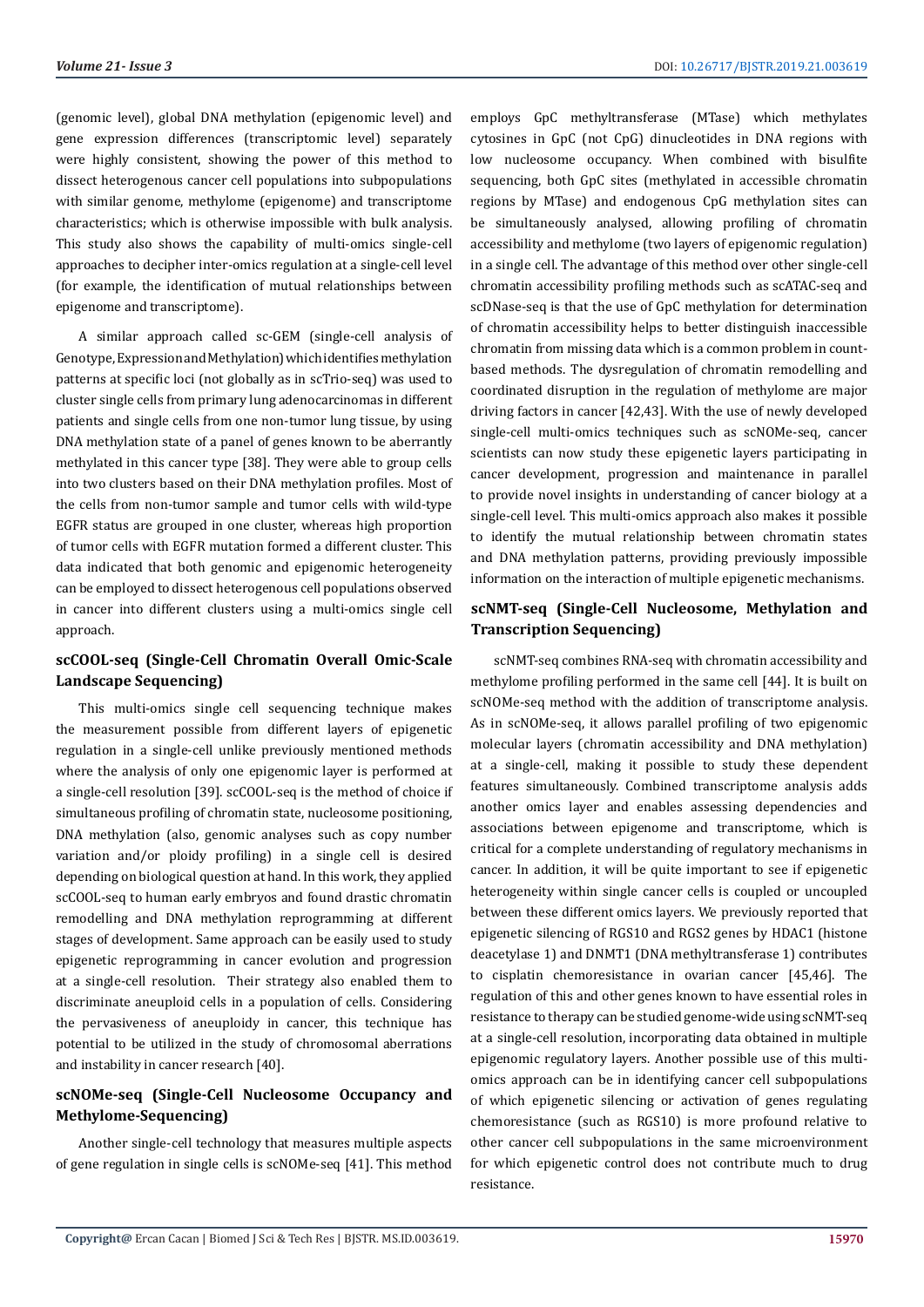#### **sci-CAR**

This method allows joint profiling of gene expression and chromatin accessibility in high-throughput since it uses split pool barcoding for thousands of single cells [47]. In this study, they applied sci-CAR to cells from a human lung carcinoma cell line collected at different time points after dexamethasone treatment. They were able to cluster untreated and treated cells based on transcriptome or chromatin accessibility data using unsupervised clustering or t-SNE visualization, showing the potential of this technique in scalable profiling of single-cell molecular phenotypes.

#### **Conclusion**

Most research on single-cell omics and multi-omics techniques have been consisted of proof-of-concept studies, and publications reporting the application of these methods in various aspects of cancer research are just beginning to emerge. With rapid advances in the field and reducing costs to perform such studies, increasing number of cancer researchers will employ these techniques in their field of study. Another dimension to include in singlecell epigenomics studies is time. Considering the fact that many epigenetic features have different stabilities in time, studying these

omics data in temporal dimension will offer interesting insights in single-cell cancer research, such as the change of epigenetic marks over the course of cancer evolution at a single cell level. Identification of some epigenomic marks which are highly dynamic and short-lived will increase the time resolution in cancer studies and help to offer therapies which are timely administered and more personalized.

Though excluded from this study, single-cell proteomics approaches also provide important findings on tumor individuality and characteristics of the other cells present in tumor microenvironment including immune cells [48]. This type of large-scale studies may be highly useful in precision medicine approaches which target tumor and/or immune cells in the same microenvironment. Another possible outcome of these studies may be more accurate cancer patient classification in the clinic. With the development of more advanced computational algorithms which can process these multidimensional and big data obtained in multiomics approaches, the intricate relationships between all these regulatory layers can be explored. This offers unique perfectives to understand the biology of cancer in more depth (Figure 1).



**Figure 1:** Single cell epigenomics methods and the number of omics layers which can be studied using these technologies.

#### **References**

- 1. [Tabassum DP, Polyak K \(2015\) Tumorigenesis: it takes a village. Nat Rev](https://www.ncbi.nlm.nih.gov/pubmed/26156638)  [Cancer 15\(8\): 473-483.](https://www.ncbi.nlm.nih.gov/pubmed/26156638)
- 2. [Hinohara K, Polyak K \(2019\) Intratumoral Heterogeneity: More Than](https://europepmc.org/abstract/med/30987806)  [Just Mutations. Trends Cell Biol 29\(7\): 569-579.](https://europepmc.org/abstract/med/30987806)
- 3. [Timp W, Feinberg AP \(2013\) Cancer as a dysregulated epigenome](https://www.ncbi.nlm.nih.gov/pubmed/23760024)  [allowing cellulargrowth advantage at the expense of the host. Nat Rev](https://www.ncbi.nlm.nih.gov/pubmed/23760024)  [Cancer 13\(7\): 497-510.](https://www.ncbi.nlm.nih.gov/pubmed/23760024)
- 4. [Liang G, Weisenberger DJ \(2017\) DNA methylation aberrancies as a](https://www.tandfonline.com/doi/full/10.1080/15592294.2017.1311434) [guide for surveillance and treatment of human cancers. Epigenetics](https://www.tandfonline.com/doi/full/10.1080/15592294.2017.1311434) [12\(6\): 416-432.](https://www.tandfonline.com/doi/full/10.1080/15592294.2017.1311434)
- 5. [Pfeifer GP \(2018\) Defining Driver DNA Methylation Changes in Human](https://www.mdpi.com/1422-0067/19/4/1166) [Cancer. International journal of molecular sciences 19\(4\): 1166.](https://www.mdpi.com/1422-0067/19/4/1166)
- 6. [Michael K, Deborah N, Razi G, Howard C \(2016\) DNA Methylation in](https://www.ncbi.nlm.nih.gov/pubmed/27256564) [Cancer and Aging. Cancer Res \(76\) \(12\): 3446-3450.](https://www.ncbi.nlm.nih.gov/pubmed/27256564)
- 7. [Guo H, Zhu P, Wu X, Li X, Wen L, et al. \(2013\) Single cell methylome](https://www.ncbi.nlm.nih.gov/pubmed/24179143) [landscapes ofmouse embryonic stem cells and early embryos analyzed](https://www.ncbi.nlm.nih.gov/pubmed/24179143)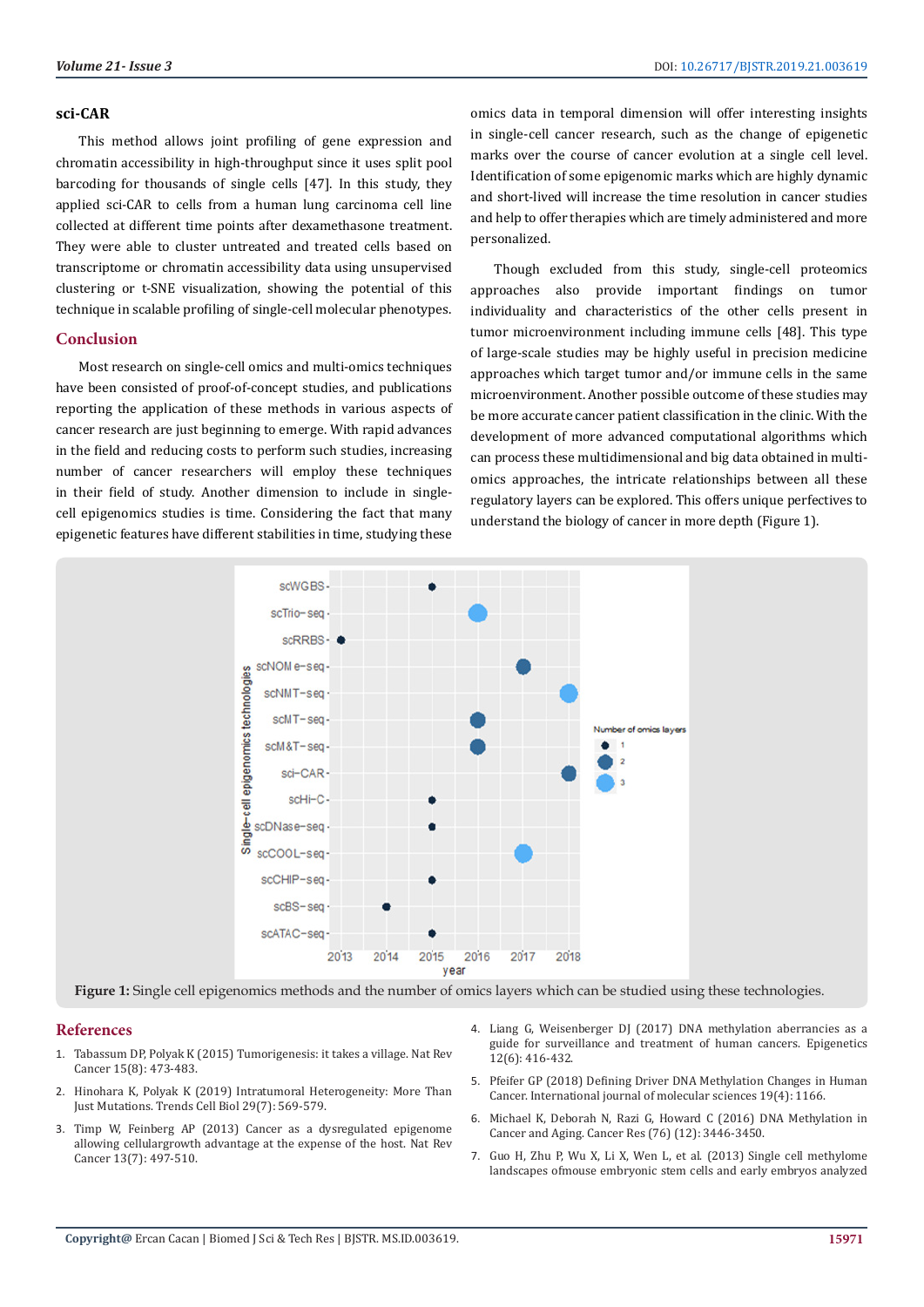[using reducedrepresentation bisulfite sequencing. Genome Res 23\(12\):](https://www.ncbi.nlm.nih.gov/pubmed/24179143)  [2126-2135.](https://www.ncbi.nlm.nih.gov/pubmed/24179143)

- 8. [Meissner A, Gnirke A, Bell GW, Ramsahoye B, Lander ES, et al. \(2005\)](https://www.ncbi.nlm.nih.gov/pubmed/16224102)  [Reduced representation bisulfite sequencing for comparative high](https://www.ncbi.nlm.nih.gov/pubmed/16224102)[resolution DNAmethylation analysis. Nucleic Acids Res 33\(18\): 5868-](https://www.ncbi.nlm.nih.gov/pubmed/16224102) [5877.](https://www.ncbi.nlm.nih.gov/pubmed/16224102)
- 9. [Pastore A, Gaiti F, Lu SX, Brand RM, Kulm S, et al. \(2019\) Corrupted](https://www.ncbi.nlm.nih.gov/pubmed/31015400)  [coordination of epigenetic modifications leads to diverging chromatin](https://www.ncbi.nlm.nih.gov/pubmed/31015400)  [states and transcriptional heterogeneity in CLL. Nat Commun 23 10\(1\):](https://www.ncbi.nlm.nih.gov/pubmed/31015400)  [1874.](https://www.ncbi.nlm.nih.gov/pubmed/31015400)
- 10. [Clark SJ, Smallwood SA, Lee HJ, Krueger F, Reik W, et al. \(2017\) Genome](https://www.ncbi.nlm.nih.gov/pubmed/28182018)[widebase-resolution mapping of DNA methylation in single cells using](https://www.ncbi.nlm.nih.gov/pubmed/28182018)  [single-cellbisulfite sequencing \(scBS-seq\). Nat Protoc 12\(3\): 534-547.](https://www.ncbi.nlm.nih.gov/pubmed/28182018)
- 11. [Miura F, Enomoto Y, Dairiki R, Ito T \(2012\) Amplification-free whole](https://www.ncbi.nlm.nih.gov/pubmed/22649061)[genomebisulfite sequencing by post-bisulfite adaptor tagging. Nucleic](https://www.ncbi.nlm.nih.gov/pubmed/22649061)  [Acids Res 40\(17\): e136.](https://www.ncbi.nlm.nih.gov/pubmed/22649061)
- 12. [Farlik M, Sheffield NC, Nuzzo A, Datlinger P, Sch](https://id.elsevier.com/as/sNHHk/resume/as/authorization.ping)önegger A, et al. (2015) [Single-cell DNA methylome sequencing and bioinformatic inference of](https://id.elsevier.com/as/sNHHk/resume/as/authorization.ping)  [epigenomiccell-state dynamics. Cell Rep 310\(8\): 1386-1397.](https://id.elsevier.com/as/sNHHk/resume/as/authorization.ping)
- 13. [Gkountela S, Castro Giner F, Szczerba BM, Vetter M, Landin J, et al. \(2019\)](https://www.ncbi.nlm.nih.gov/pubmed/30633912)  [Circulating Tumor Cell Clustering Shapes DNAMethylation to Enable](https://www.ncbi.nlm.nih.gov/pubmed/30633912)  [Metastasis Seeding. Cell 176\(1\): 98-112.](https://www.ncbi.nlm.nih.gov/pubmed/30633912)
- 14. [Mulqueen RM, Pokholok D, Norberg SJ, Torkenczy KA, Fields AJ, et al.](https://www.ncbi.nlm.nih.gov/pubmed/29644997)  [\(2018\) Highlyscalable generation of DNA methylation profiles in single](https://www.ncbi.nlm.nih.gov/pubmed/29644997)  [cells. Nat Biotechnol 36\(5\): 428-431.](https://www.ncbi.nlm.nih.gov/pubmed/29644997)
- 15. [Li Q, Xue X, Li W, Wang Q, Han L, et al. \(2017\) Heterogeneous DNA](https://www.ncbi.nlm.nih.gov/pubmed/28618935)  [methylation status in same-cellsubpopulations of ovarian cancer tissues.](https://www.ncbi.nlm.nih.gov/pubmed/28618935)  [Tumour Biol 39\(6\): 1010428317701650.](https://www.ncbi.nlm.nih.gov/pubmed/28618935)
- 16. [Wang K, Li X, Dong S, Liang J, Mao F, et al. \(2015\) Q-RRBS: a quantitative](https://www.tandfonline.com/doi/full/10.1080/15592294.2015.1075690)  [reduced representation bisulfite sequencing method forsingle-cell](https://www.tandfonline.com/doi/full/10.1080/15592294.2015.1075690)  [methylome analyses. Epigenetics 10\(9\): 775-783.](https://www.tandfonline.com/doi/full/10.1080/15592294.2015.1075690)
- 17. [Zhu C, Gao Y, Guo H, Xia B, Song J, et al. \(2017\) Single-Cell](https://www.ncbi.nlm.nih.gov/pubmed/28343982)  [5-Formylcytosine Landscapes of Mammalian Early Embryos and ESCs at](https://www.ncbi.nlm.nih.gov/pubmed/28343982)  [Single-Base Resolution. Cell Stem Cell 20\(5\): 720-731.](https://www.ncbi.nlm.nih.gov/pubmed/28343982)
- 18. [Mooijman D, Dey SS, Boisset JC, Crosetto N, van Oudenaarden A \(2016\)](https://www.nature.com/articles/nbt.3598)  [Single-cell5hmC sequencing reveals chromosome-wide cell-to-cell](https://www.nature.com/articles/nbt.3598)  [variability and enableslineage reconstruction. Nat Biotechnol 34\(8\):](https://www.nature.com/articles/nbt.3598)  [852-856.](https://www.nature.com/articles/nbt.3598)
- 19. [Wu X, Inoue A, Suzuki T, Zhang Y \(2017\) Simultaneous mapping of active](http://genesdev.cshlp.org/content/31/5/511)  [DNAdemethylation and sister chromatid exchange in single cells. Genes](http://genesdev.cshlp.org/content/31/5/511)  [Dev 31\(5\): 511-523.](http://genesdev.cshlp.org/content/31/5/511)
- 20. [Rotem A, Ram O, Shoresh N, Sperling RA, Goren A, et al. \(2015\) Single](https://www.ncbi.nlm.nih.gov/pubmed/26458175)[cell ChIP-seq reveals cell subpopulations defined by chromatin state. Nat](https://www.ncbi.nlm.nih.gov/pubmed/26458175)  [Biotechnol 33\(11\): 1165-1172.](https://www.ncbi.nlm.nih.gov/pubmed/26458175)
- 21. [Zhan HX, Zhou B, Cheng YG, Xu JW, Wang L, et al. \(2017\) Crosstalk](https://www.ncbi.nlm.nih.gov/pubmed/28189533)  [betweenstromal cells and cancer cells in pancreatic cancer: New insights](https://www.ncbi.nlm.nih.gov/pubmed/28189533)  [into stromal biology. Cancer Lett 392: 83-93.](https://www.ncbi.nlm.nih.gov/pubmed/28189533)
- 22. [Kaya Okur HS, Wu SJ, Codomo CA, Pledger ES, Bryson TD, et al. \(2019\)](https://www.nature.com/articles/s41467-019-09982-5)  [CUT&Tag for efficient epigenomic profiling of small samples andsingle](https://www.nature.com/articles/s41467-019-09982-5)  [cells. Nat Commun 10\(1\): 1930.](https://www.nature.com/articles/s41467-019-09982-5)
- 23. [Cusanovich DA, Daza R, Adey A, Pliner HA, Christiansen L, et al. \(2015\)](https://www.ncbi.nlm.nih.gov/pubmed/25953818)  [Multiplex single cell profiling of chromatinaccessibility by combinatorial](https://www.ncbi.nlm.nih.gov/pubmed/25953818)  [cellular indexing. Science 348\(6237\): 910-914.](https://www.ncbi.nlm.nih.gov/pubmed/25953818)
- 24. [Buenrostro JD, Wu B, Litzenburger UM, Ruff D, Gonzales ML, et al. \(2015\)](https://www.ncbi.nlm.nih.gov/pubmed/26083756)  [Single-cell chromatin accessibility reveals principles ofregulatory](https://www.ncbi.nlm.nih.gov/pubmed/26083756)  [variation. Nature 523\(7561\): 486-490.](https://www.ncbi.nlm.nih.gov/pubmed/26083756)
- 25. [Baker SM, Rogerson C, Hayes A, Sharrocks AD, Rattray M, et al. \(2019\)](https://academic.oup.com/nar/article/47/2/e10/5134327)  [Classifying cells with Scasat, a single-cell ATAC-seq analysis tool. Nucleic](https://academic.oup.com/nar/article/47/2/e10/5134327)  [acids research 47\(2\): e10.](https://academic.oup.com/nar/article/47/2/e10/5134327)
- 26. [Corces MR, Buenrostro JD, Wu B, Greenside PG, Chan SM, et al. \(2016\)](https://www.ncbi.nlm.nih.gov/pubmed/27526324)  [Lineage-specific andsingle-cell chromatin accessibility charts human](https://www.ncbi.nlm.nih.gov/pubmed/27526324)  [hematopoiesis and leukemiaevolution. Nat Genet 48\(10\): 1193-1203.](https://www.ncbi.nlm.nih.gov/pubmed/27526324)
- 27. [Satpathy AT, Granja JM, Yost KE, Qi Y, Meschi F, et al. \(2019\)](https://www.nature.com/articles/s41587-019-0206-z)  [Massivelyparallel single-cell chromatin landscapes of human immune](https://www.nature.com/articles/s41587-019-0206-z)

[cell development andintratumoral T cell exhaustion. Nat Biotechnol](https://www.nature.com/articles/s41587-019-0206-z) [37\(8\): 925-936.](https://www.nature.com/articles/s41587-019-0206-z)

- 28. [Lareau CA, Duarte FM, Chew JG, Kartha VK, Burkett ZD, et al. \(2019\)](https://www.nature.com/articles/s41587-019-0147-6) [Droplet-based combinatorial indexing for massive-scale single-cell](https://www.nature.com/articles/s41587-019-0147-6) [chromatin accessibility. Nat Biotechnol 37\(8\): 916-924.](https://www.nature.com/articles/s41587-019-0147-6)
- 29. [Jin W, Tang Q, Wan M, Cui K, Zhang Y, et al. \(2015\) Genome-wide detection](https://www.ncbi.nlm.nih.gov/pubmed/26605532) [of DNase I hypersensitive sitesin single cells and FFPE tissue samples.](https://www.ncbi.nlm.nih.gov/pubmed/26605532) [Nature 528\(7580\): 142-146.](https://www.ncbi.nlm.nih.gov/pubmed/26605532)
- 30. [Lieberman Aiden E, van Berkum NL, Williams L, Imakaev M, Ragoczy T,](https://www.ncbi.nlm.nih.gov/pubmed/19815776) [et al. \(2009\) Comprehensive mapping of long-range interactions reveals](https://www.ncbi.nlm.nih.gov/pubmed/19815776) [folding principles ofthe human genome. Science 326\(5950\): 289-293.](https://www.ncbi.nlm.nih.gov/pubmed/19815776)
- 31. [Belton JM, McCord RP, Gibcus JH, Naumova N, Zhan Y, et al. \(2012\) Hi-](https://www.ncbi.nlm.nih.gov/pubmed/22652625)[C: acomprehensive technique to capture the conformation of genomes.](https://www.ncbi.nlm.nih.gov/pubmed/22652625) [Methods 58\(3\): 268-276.](https://www.ncbi.nlm.nih.gov/pubmed/22652625)
- 32. [Kind J, Pagie L, de Vries SS, Nahidiazar L, Dey SS, et al. \(2015\) Genome](https://www.ncbi.nlm.nih.gov/pubmed/26365489)[wide maps of nuclear lamina interactions in single human cells. Cell](https://www.ncbi.nlm.nih.gov/pubmed/26365489) [163\(1\): 134-147.](https://www.ncbi.nlm.nih.gov/pubmed/26365489)
- 33. [Hu Y, Huang K, An Q, Du G, Hu G, et al. \(2016\) Simultaneous profiling of](https://genomebiology.biomedcentral.com/articles/10.1186/s13059-016-0950-z) [transcriptome and DNA methylome from a single cell. Genome Biol 17:](https://genomebiology.biomedcentral.com/articles/10.1186/s13059-016-0950-z) [88.](https://genomebiology.biomedcentral.com/articles/10.1186/s13059-016-0950-z)
- 34. Picelli S, Björklund Å[K, Faridani OR, Sagasser S, Winberg G, et al. \(2013\)](https://www.nature.com/articles/nmeth.2639) [Smart-seq2 for sensitive full-length transcriptome profiling in single](https://www.nature.com/articles/nmeth.2639) [cells. NatMethods 10\(11\): 1096-1098.](https://www.nature.com/articles/nmeth.2639)
- 35. [Picelli S, Faridani OR, Björklund AK, Winberg G, Sagasser S, et al. \(2014\)](https://www.nature.com/articles/nprot.2014.006) [Full-length RNA-seq from single cells using Smart-seq2. Nat Protoc 9\(1\):](https://www.nature.com/articles/nprot.2014.006) [171-181.](https://www.nature.com/articles/nprot.2014.006)
- 36. [Angermueller C, Clark SJ, Lee HJ, Macaulay IC, Teng MJ, et al. \(2016\)](https://www.nature.com/articles/nmeth.3728) [Parallel single-cellsequencing links transcriptional and epigenetic](https://www.nature.com/articles/nmeth.3728) [heterogeneity. Nat Methods 13\(3\): 229-232.](https://www.nature.com/articles/nmeth.3728)
- 37. [Hou Y, Guo H, Cao C, Li X, Hu B, et al. \(2016\) Single-cell triple omics](https://www.ncbi.nlm.nih.gov/pubmed/26902283) [sequencing reveals genetic, epigenetic, and transcriptomic heterogeneity](https://www.ncbi.nlm.nih.gov/pubmed/26902283) [in hepatocellular carcinomas. Cell Res 26\(3\): 304-319.](https://www.ncbi.nlm.nih.gov/pubmed/26902283)
- 38. [Cheow LF, Courtois ET, Tan Y, Viswanathan R, Xing Q, et al. \(2016\) Single](https://www.ncbi.nlm.nih.gov/pubmed/27525975)[cell multimodal profiling revealscellular epigenetic heterogeneity. Nat](https://www.ncbi.nlm.nih.gov/pubmed/27525975) [Methods 13\(10\): 833-836.](https://www.ncbi.nlm.nih.gov/pubmed/27525975)
- 39. [Guo F, Li L, Li J, Wu X, Hu B, et al. \(2017\) Single-cell multi-omics](https://www.ncbi.nlm.nih.gov/pubmed/28621329) [sequencing of mouse early embryos and embryonic stem cells. Cell Res](https://www.ncbi.nlm.nih.gov/pubmed/28621329) [27\(8\): 967-988.](https://www.ncbi.nlm.nih.gov/pubmed/28621329)
- 40. [Sansregret L, Swanton C \(2017\) The Role of Aneuploidy in Cancer](https://www.ncbi.nlm.nih.gov/pubmed/28049655) [Evolution. ColdSpring Harb Perspect Med 7\(1\): a028373.](https://www.ncbi.nlm.nih.gov/pubmed/28049655)
- 41. [Pott S \(2017\) Simultaneous measurement of chromatin accessibility,](https://elifesciences.org/articles/23203) [DNA methylation, and nucleosome phasing in single cells. Elife 6:](https://elifesciences.org/articles/23203) [e23203.](https://elifesciences.org/articles/23203)
- 42. [Kumar R, Li DQ, Müller S, Knapp S \(2016\) Epigenomic regulation of](https://www.ncbi.nlm.nih.gov/pubmed/26804164) [oncogenesis bychromatin remodeling. Oncogene 35\(34\): 4423-4436.](https://www.ncbi.nlm.nih.gov/pubmed/26804164)
- 43. [Stirzaker C, Zotenko E, Song JZ, Qu W, Nair SS, et al. \(2015\)](https://www.ncbi.nlm.nih.gov/pubmed/25641231) [Methylomesequencing in triple-negative breast cancer reveals distinct](https://www.ncbi.nlm.nih.gov/pubmed/25641231) [methylation clusterswith prognostic value. Nat Commun 6:5899.](https://www.ncbi.nlm.nih.gov/pubmed/25641231)
- 44. [Clark SJ, Argelaguet R, Kapourani CA, Stubbs TM, Lee HJ, et al. \(2018\)](https://www.nature.com/articles/s41467-018-03149-4) [scNMT-seq enables joint profiling of chromatin accessibility DNA](https://www.nature.com/articles/s41467-018-03149-4) [methylation and transcription in single cells. Nat Commun 9\(1\): 781](https://www.nature.com/articles/s41467-018-03149-4).
- 45. [Cacan E, Ali MW, Boyd NH, Hooks SB, Greer SF, et al. \(2014\) Inhibition](https://journals.plos.org/plosone/article?id=10.1371/journal.pone.0087455) [of HDAC1 and DNMT1modulate RGS10 expression and decrease ovarian](https://journals.plos.org/plosone/article?id=10.1371/journal.pone.0087455) [cancer chemoresistance. PLoS One 9\(1\): e87455.](https://journals.plos.org/plosone/article?id=10.1371/journal.pone.0087455)
- 46. [Cacan E \(2017\) Epigenetic regulation of RGS2 \(Regulator of G-protein](https://www.tandfonline.com/doi/abs/10.1080/1120009X.2016.1277007?tab=permissions&scroll=top) [signaling 2\) in chemoresistant ovarian cancer cells. J Chemother 29\(3\):](https://www.tandfonline.com/doi/abs/10.1080/1120009X.2016.1277007?tab=permissions&scroll=top) [173-178.](https://www.tandfonline.com/doi/abs/10.1080/1120009X.2016.1277007?tab=permissions&scroll=top)
- 47. [Cao J, Cusanovich DA, Ramani V, Aghamirzaie D, Pliner HA, et al. \(2018\)](https://science.sciencemag.org/content/361/6409/1380/tab-article-info) [Joint profiling of chromatin accessibility and gene expression in](https://science.sciencemag.org/content/361/6409/1380/tab-article-info) [thousands of single cells. Science 361\(6409\): 1380-1385.](https://science.sciencemag.org/content/361/6409/1380/tab-article-info)
- 48. [Wagner J, Rapsomaniki MA, Chevrier S, Anzeneder T, Langwieder C, et](https://www.ncbi.nlm.nih.gov/pubmed/30982598) [al. \(2019\) ASingle-Cell Atlas of the Tumor and Immune Ecosystem of](https://www.ncbi.nlm.nih.gov/pubmed/30982598) [Human Breast Cancer. Cell 177\(5\): 1330-1345.](https://www.ncbi.nlm.nih.gov/pubmed/30982598)